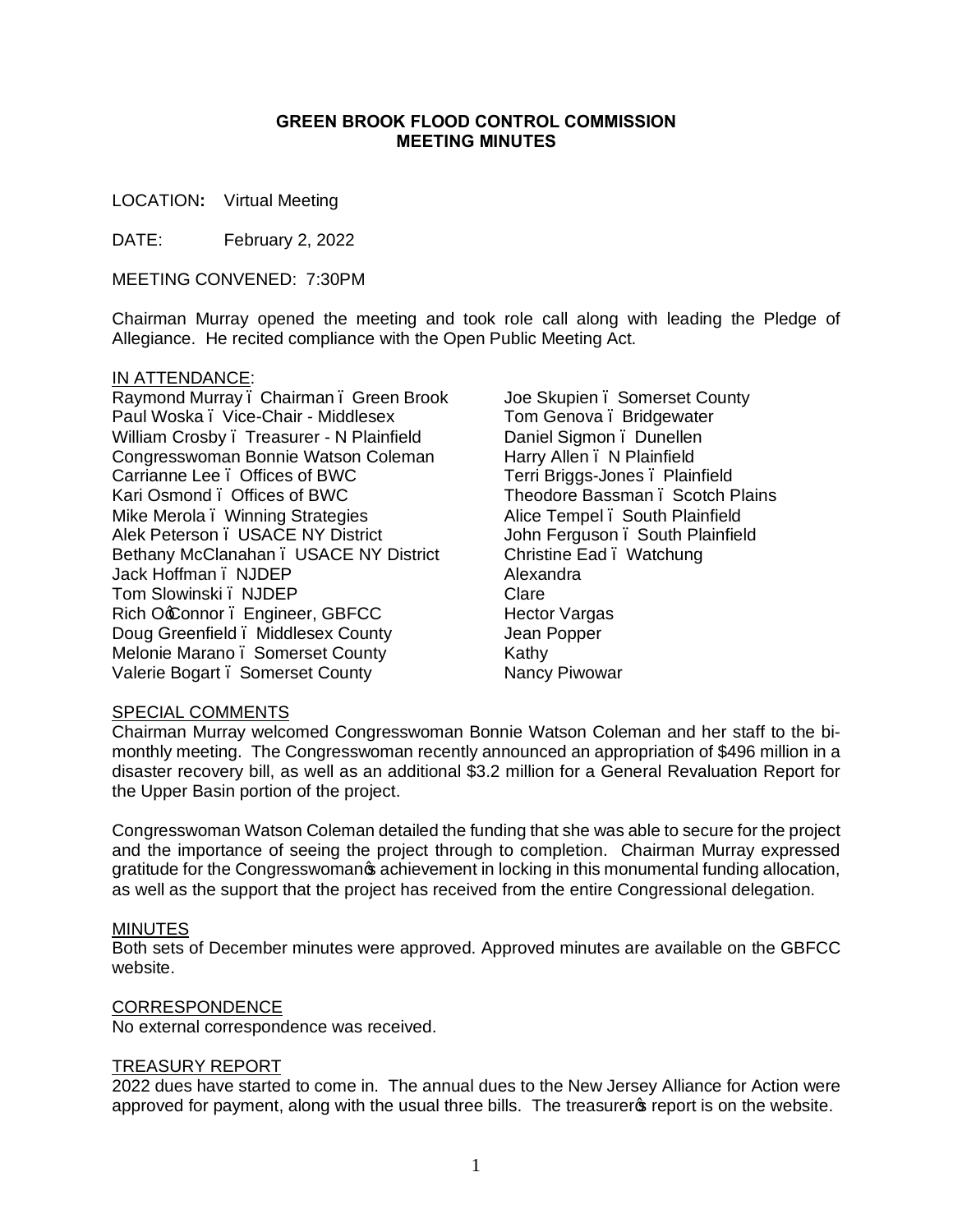# ARMY CORPS OF ENGINEERS – Alek Peterson, Project Manager

Completed construction in Bound Brook with Segments U-R-T in the Lower Basin. Turned that portion of the project over to NJ DEP as the non-federal sponsor in 2016.

Began building in Middlesex with segments B1, B2, B3. There are now two ongoing construction contracts:

*Segment C2; Contract 1***:** In process of closing that contract out. The flood walls are placed and finishing work has been done. Just waiting on the contractor to provide up-to-date As-Builts per our comments. Once we have that, we will be in a position to finish that contract.

**Segments C1***:* Work is on-going. The base flood wall was placed and completed. Fencing was restored on the Lee Drive backyards. There will be some minor finishing work there in Spring with warmer temperatures. Work on the options continues. Carbro, our construction contractor, has basically finished work on the culvert through the railway embankment. The initial piece was placed back in May 2020 in a technically complex operation. Since then, we've put in an additional piece on the south side and put in wing walls, done finishing work and grading. To finish off the culvert there'll be some mods come spring. Basically, just putting in a fence on the south side and a rail to stop stone from falling. Then some rip rap for erosion protection on the south side by the Bound Brook. Carbro is also working on completing the pump chamber. We have about two pours of concrete left for the roof. Then we have to put in the outlet pipe and then the head wall. After that, we are largely done with segment C1, at least in the current contract.

**Segment C2 & H:** Aiming to award this fiscal year, but there is a possibility that it may slip to FY23. That contract would consist of a base, consisting of the two closure gates across South Lincoln with all the supporting flood wall monoliths. Then, we would have options in the contract to finish segment C1. We've left a gap in the base flood wall, and we still have to come back and put in place the levee option, as well as a couple other things. That's going to be an option under C2 & H, as will the Segment H levee east of South Lincoln Avenue.

The remaining C1 work and the Segment H levee are hydraulically dependent. We're looking to execute that work in tandem. Then there will be remaining options west to South Lincoln.

*Segment C3 and C4:* We're working on our design of a flood wall and levee. Proceeding toward 95% design. Once we have 95% design, we'll be able to make our permit application to LURP which we need to issue a construction contract.

**Segment B4 & C5: In design process.** 

#### *Funding Status:*

We've had a lot of challenges building this project over the years. There completion of design, there's permit application, there's real estate acquisition over time, and last, but not least, there's the issue of funding. We've been receiving \$30 million a year federal and \$10 million non-Federal, with a 75/ 25 match. With that type of funding stream, our forecast was that we would finish the project in the late 2030s - say between 2035 and 2040.

But with the recent passing of DRSA - Disaster Relief Supplemental Appropriations Act - Green Brook was named to receive \$496 million, which is the current estimated amount we believe necessary to complete the project in the Lower Basin and Stony Brook. The supplemental Acts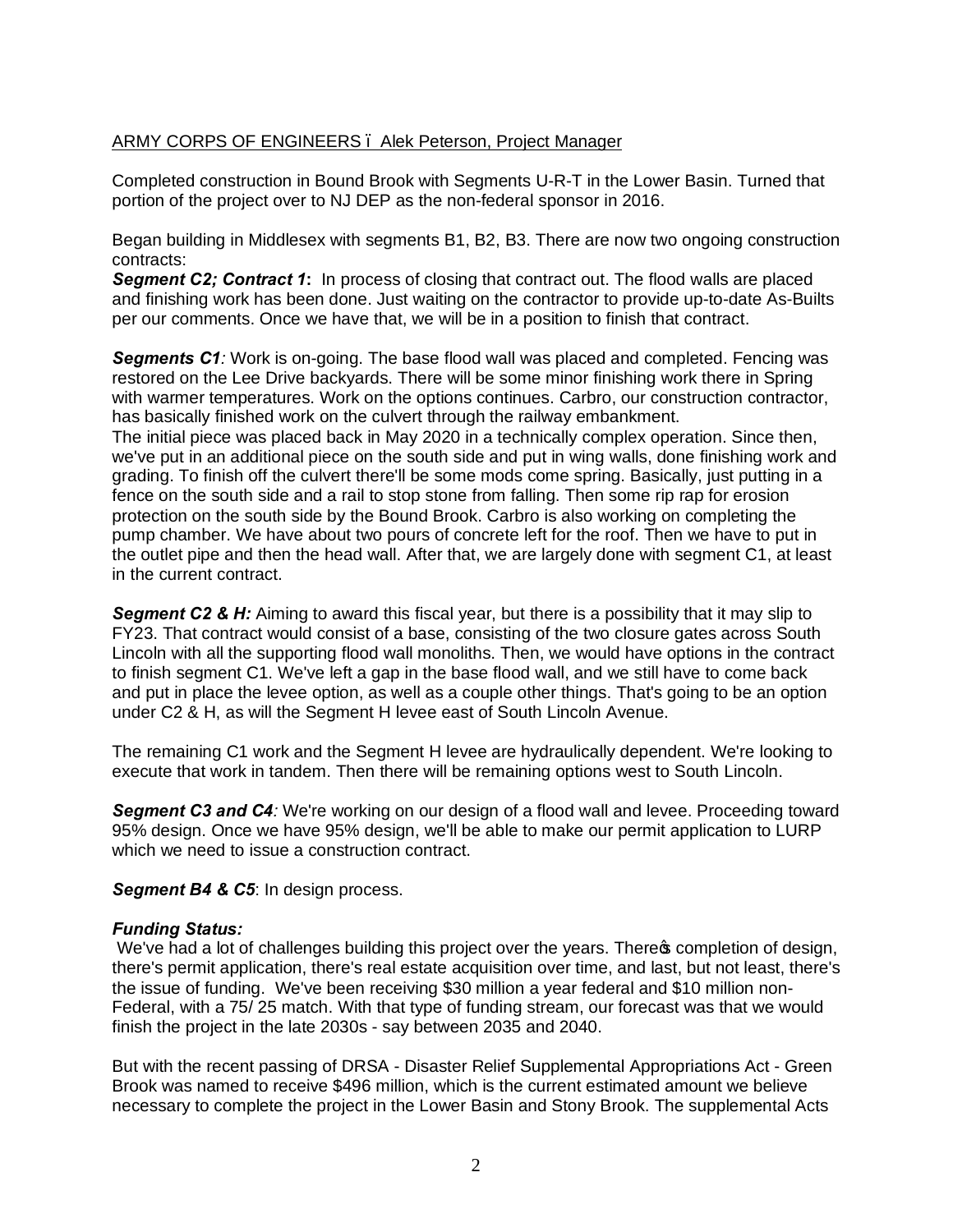that were just passed also provide \$3.2 million to initiate and conduct a general re-evaluation report (GRR) for the Upper Basin.

Now that the validation report is complete and we know that Segments M, O and S are problematic to implement, we're looking to begin that GRR effort and look at other solutions to provide flood risk management in the Upper Basin. It is good news.

The \$496 million should be enough to complete the project in the Lower Basin and Stony Brook and then you get \$3.2 million for the GRR for the Upper Basin. Hopefully we can identify something we could do there. It's excellent news. It expedites the project greatly and provides the potential to finish it possibly in less than 10 years.

We are still waiting on implementation guidance from our head headquarters and higher authorities within the ASA and OMB. One question that comes up all the time from the nonfederal sponsor and from local stakeholders is how the cost sharing would be worked. With approximately half a billion dollars, 25% of that would be \$125 million. We still don't have a direction at this time as to whether our sponsor at NJ DEP would be required to pay that back or whether that \$500 million is just simply all federal and NJ DEP doesn't owe a dime. Hopefully, it will be all federal, it will make things a lot easier. As soon as we know, we'll certainly convey that to DEP and the Flood Commission.

You've all seen the bubble map and the construction sequencing, and that is based on the current funding stream. With \$500 million in the bank and keep in mind, we also carried into this fiscal year, approximately \$40 million. The regular yearly budget still calls for \$30 million fed. The potential is we have potentially up to \$580 million so we're going to be working out the details to complete the project.

With all that money, it wouldnot be acceptable to continue issuing relatively smaller construction contracts on the order of \$20 or \$30 million a year. Now we potentially have the ability to build out and to award much larger contracts, i.e., \$50 million, \$100 million, and potentially issuing contracts by system.

Maybe finish I, J, K as one contract. Then C, H, B, D, and E, F, G, and the non-structural measures of P and Q and then L in the Stony Brook. It will take a little bit of time as we get our strategy together. We'll have to do some hydraulic modeling to see how we want to sequence this out. That would also necessitate, potentially additional help to expedite the work. Perhaps potentially a dedicated Green Brook team, help from other districts, reaching out to Architect/Engineering firms, etc. There are still some questions remaining as we flesh out our approach.

This is excellent news. Whatever challenges we are facing now, all this funding is a potential way to address a lot of problems which this project faces and then hopefully implement it and get it done.

*Mr. Ray Murray*: Let me ask a question. Is the \$496 million grossed up? What I mean is that the government's estimate of your portion or is that the total estimate? Because that would seem like that would be a shortcut to figuring out whether the state had to come up with their 25%.

*Mr. Peterson*: The \$500 million is the estimated federal and non-federal amount to complete. When we talk about NJ DEP potentially having to pay it's 25% share, that portion is already included in the \$500 million, but we're awaiting guidance. There is a real possibility, that it will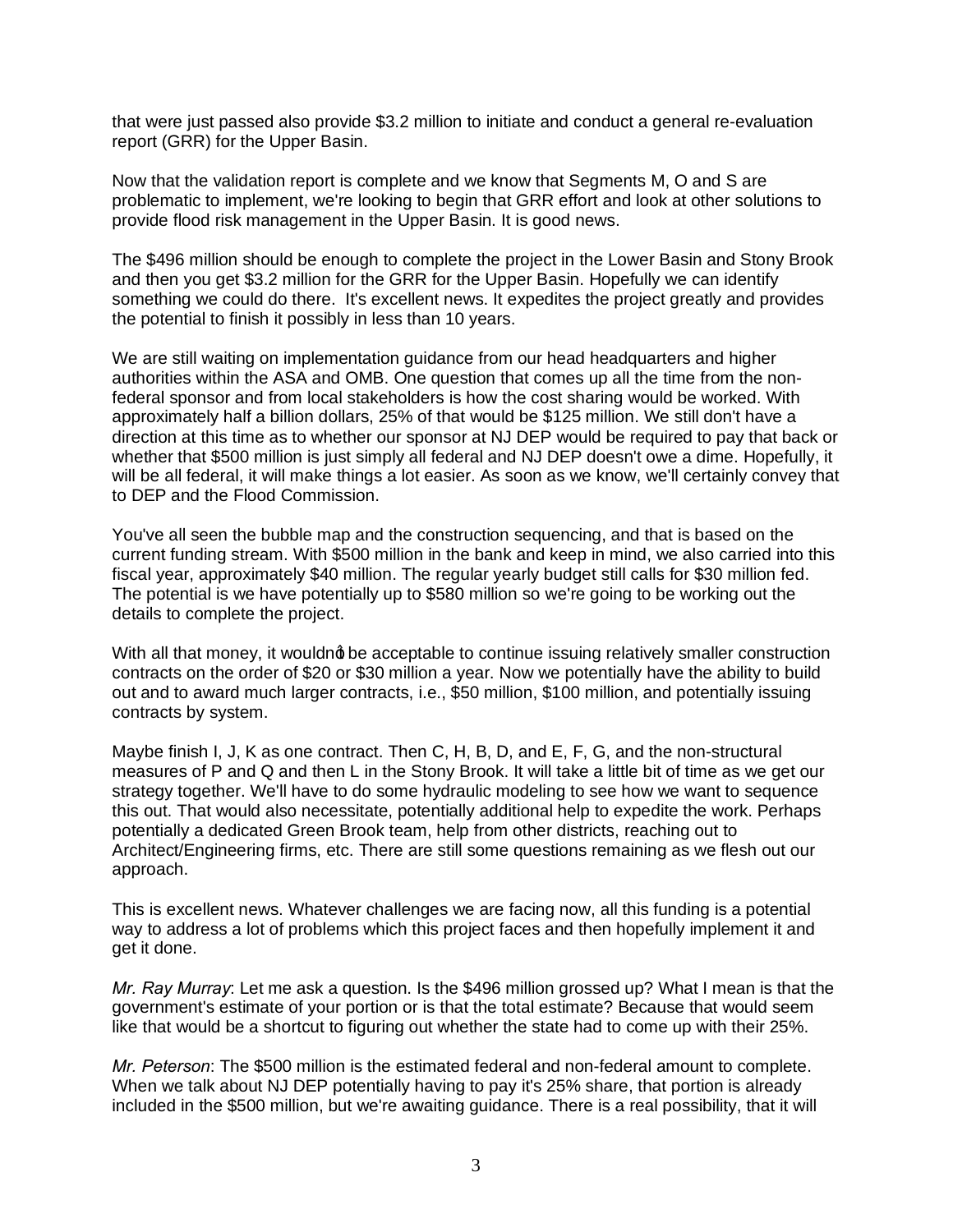be all Federal and DEP may not owe anything retroactively but dong quote me yet. We're still waiting guidance on that point.

*Mr. Murray*: My thoughts are that it may have had to been appropriated that way simply because we don't have the State share in hand. Or it may be that we're not going to require the State to pay their share back. More to come on that. So don't go giving any money away over there DEP, keep your 25% in mind as we go forward, and we pray for the best.

## QUESTIONS for ARMY CORPS of ENGINEERS

### *Mr. Harry Allen:* Alek, what's going on with 207 Pond?

*Mr. Peterson*: 207 Pond is in the condemnation process, and we need that property to finish some of the Segment C1 work, as well as the Segment H levee under C2 and H. Right now, the package is at NAD. We have previous comments from NAD, including items they want us to address before that package would move on to Headquarters. From Headquarters, it moves on to Deputy Assistant Secretary of the Army (DASA) and then hopefully to the Justice Department for a Federal judge to hear it. We still have a long path.

We received some minor comments, but the two most prominent sets of comments are environmental and real estate. Both sides are progressing. There were reports with NJDEP of potential contamination on the property. We we been coordinating through our Environmental Analysis Branch, with DEP through their site remediation and waste management program, as well as with an individual who's a licensed site remediation professional (LSRP). That is someone that the DEP licenses to go out and do inspections and basically make a recommendation to DEP of whether the report is viable or not. We actually have the report from the last open potential contamination item from the LSRP to NJDEP and the conclusions are that these items should be closed. We're coordinating with DEP to review everything and administratively close out the items.

The other item is real estate. As part of the Segment C1 base flood wall we had to relocate a Verizon fiber optic line that was under the base flood wall. We did so long ago, otherwise we wouldn't have been able to build the base flood wall. That has left behind an existing easement on the 207 Pond property where the line no longer is. Our division is requesting that we vacate the old existing easement and also provide a new easement to Verizon with the current location of the line and come up with a programmatic agreement with Verizon that we can use in the future. Other portions of that same line, lie under future construction segments. Our real estate office is working that. I don't have an exact timeframe to address all these comments, but once we're done with our conclusions, we're going to package everything up in an Environmental Conditions Report. That goes back to NAD and then hopefully they agree with our conclusions. Then this package could be advanced to headquarters, then to DASA and then DOJ.

*Mr. Allen:* That on the going to stop you from proceeding now, right?

*Mr. Peterson*: The 207 Pond condemnation does hold up a couple of particular elements of the project. Namely, finishing the remaining C1 options, such as, closing the base gap, building an additional 125-feet of flood wall, and then a levee and a generator building and fuel cell that are on that levee.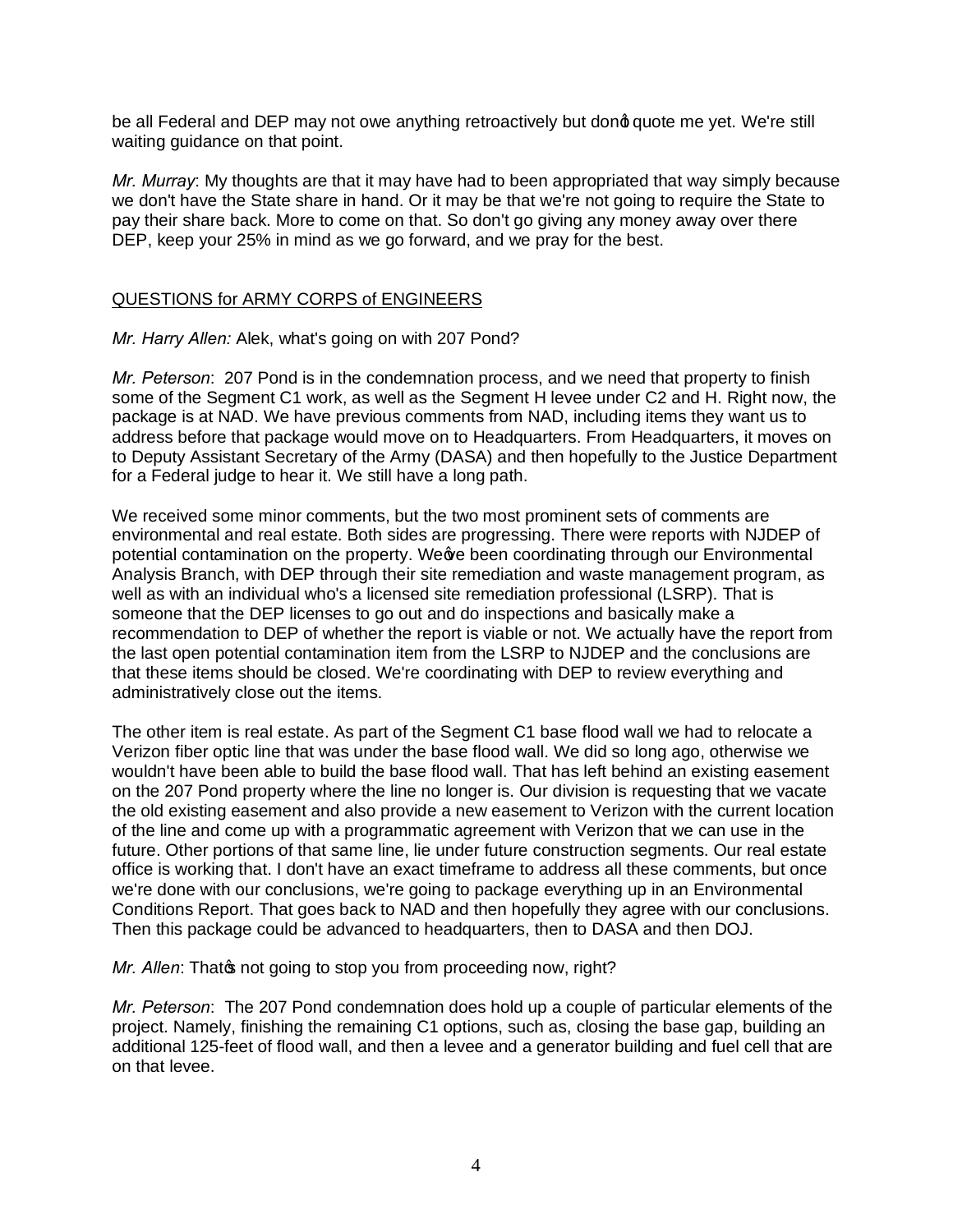The remaining C1 features closing them and the Segment H levee under C2 and H are hydraulically dependent. There is a couple little areas where the condemnation process is holding up completion of construction. We don't anticipate that would be a holdup for future construction segments or moving forward with the \$100 million.

*Mr. Allen*: What's the name of the site where the LSRP has determined no further action. Do you have a name for that site?

*Mr. Peterson*: We call it 207 Pond Avenue.

*Mr. Allen*: Okay. I'll look it up. I'm interested.

*Mr. Peterson*: If you go down Clay Avenue off the main road through the Borough, when you reach the end of Clay Avenue, you get to the contractor fence. To the right you'll see the flood wall; to the left you'll see a large white warehouse. That's the 207 Pond building, and our plan calls for the line of protection to go through the back of that.

*Speaker*: Thank you. Iom going to look it up.

*Mr. Murray*: Ted had asked if we could have Bethany on while we're still doing the Corps portion. Ted, did you have any specific questions regarding what's going on in the Upper Basin or the timeline or anything that you wanted to ask of the Corps?

*Mr. Ted Bassman*: Well, I don't have anything right now. I was going on the idea this thing was going to go for another fiscal year or two waiting for funding and project management plans to be developed and all the bureaucracy. So, with the funding, this is a whole new game here.

*Mr. Murray*: Indeed, it is. It takes everybody that's put any effort into this, that got us to this point, to take credit for moving the project forward. I know that there's no one on this call that isng going to be jumping up and down until it is all constructed. It is a big relief knowing that we don't have to travel down to DC quite as often. I'm sure wed have some tweaks that we're going to need here and there. We are still going to have to keep very much in contact with our Congressional delegation and navigate this together.

Thanks to everybody who's ever served or ever come to any of the Commission meetings for getting us to this point.

NJ DEP – Tom Slowinski

Tom had an audio issue. Mr. Murray asked if Jack had anything to report, but he did not.

# COMMENTS FROM THE COUNTIES

# **Middlesex County – Doug Greenfield**

Nothing to report.

#### **Somerset County – Melonie Marano**

I am just so thrilled to have this project going to completion. This is such extraordinary news.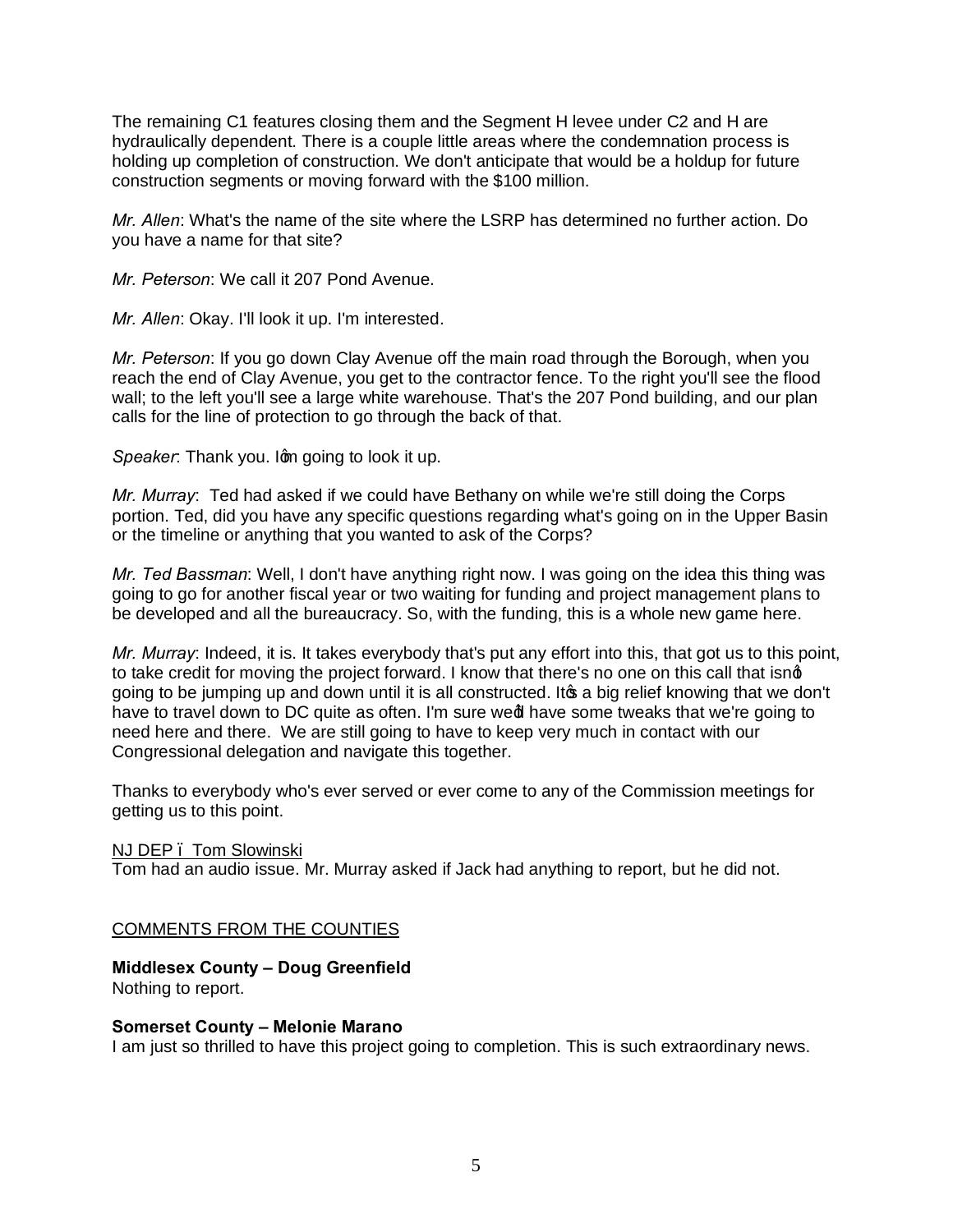Thanks to everybody that's participating and good to see a bunch of old faces that I used to see all the time on the Commission when I was a Green Brook Township official. Good to see you again.

### **Somerset County – Valerie Bogart**

I would like to mimic what Commissioner Marano has said. Iom very happy that we've got the funding to bring this project to completion at least Stony Brook and in the Lower Basin. Want to say thank you to everyone on the Commission that has worked so hard.

## **Somerset County – Joe Skupien**

Everything has been said. Thanks!

**Union County – Bernice Dieter**

Not present.

GBFCC ENGINEER . Rich Occonnor No report.

#### WINNING STRATEGIES. Mike Merola

Pleasure to spend some time with all of you this evening. I know I'm new to many of you, but I just want to reassure you that I've been involved in this project since 1999, when Hurricane Floyd hit. I was a Senate staffer and worked on the recovery on behalf of Senator Torricelli. I'm proud of our partnership and everything we've been able to support you in and the Congressional delegation over the years.

I really lucked out in terms of picking a meeting to cover for Rob, because there's nothing but good news tonight. You and the Congresswoman covered a lot of the details; no need to go over them again.

Two points I want to make and leave you with.

1) We're working to come up with a series of events, and other ways, to appropriately thank all of the members for their hard work and success. More on that soon.

2) As Alek referenced, there's \$30 million in this year's funding bill for the Army Corps. So, we're working to see if the \$500 million obviates the need for that. Until we know, our position is it should go to the project and can be reassigned later. We're pushing to get that over the finish line, as they wrap up the budget. Following Congresswoman Bonnie Watson Coleman's lead on that in the run up to February 18 when the budget hopefully will be close to being done.

Happy to answer any questions though.

# QUESTIONS for ARMY CORPS of ENGINEERS

*Mr. Hector Vargas:* I live in 134 Third St in Middlesex. When this Ida storm happened, there was supposedly a New Jersey Transit train that left one of the flood gates open. Was that the main cause of it or was that a part of the cause?

*Mr. Murray*: The train issue was on the western side of Bound Brook Borough. The root cause of that was the heavy flows off of the mountain, caused the Middle Brook to rise to a point that debris washed onto the tracks. Then the Middle Brook came back down, but by then the debris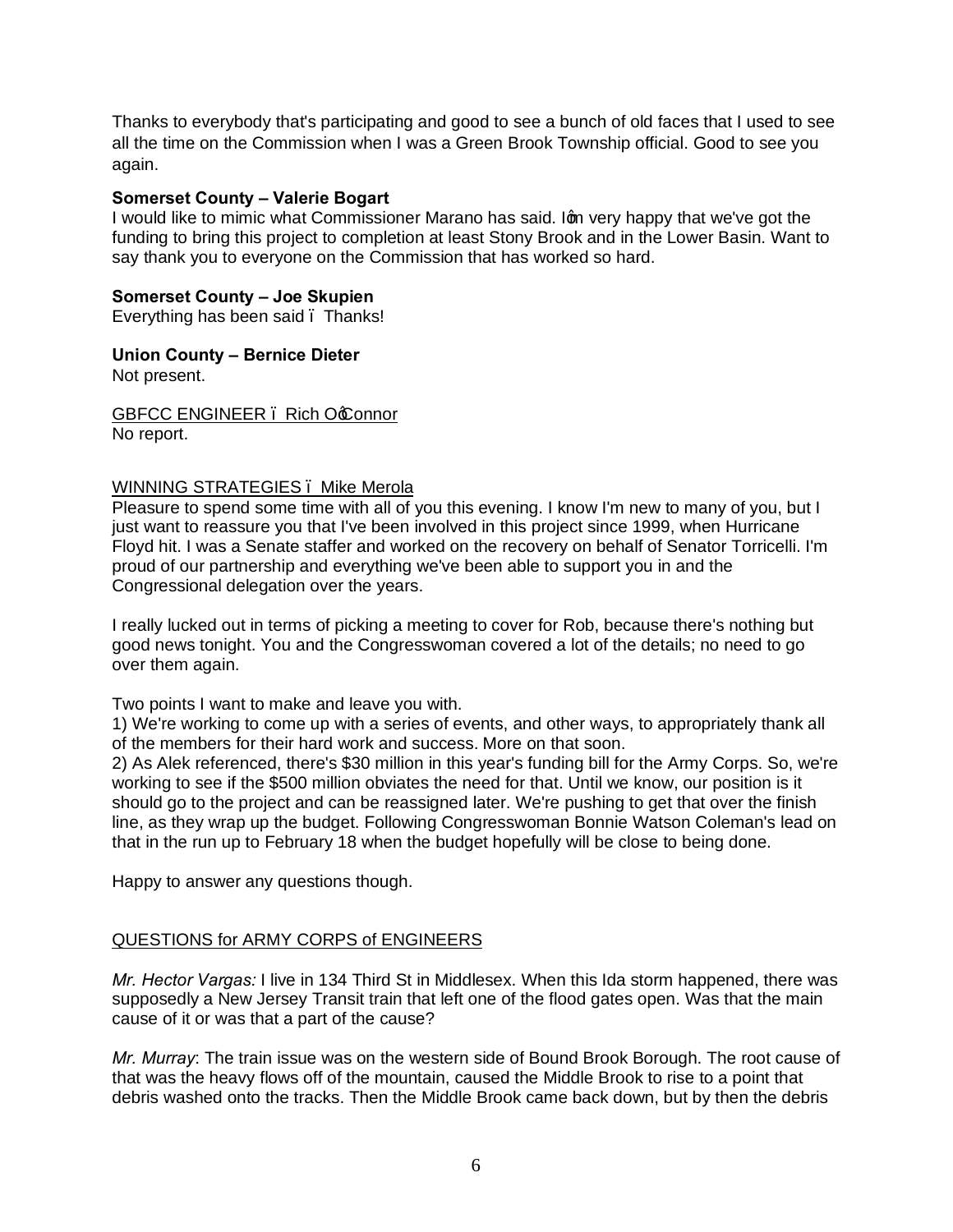was on the tracks. The real litmus test at that point was the closing of the gates would occur when the Raritan reached a certain elevation. The flooding has generally always been the case when the Raritan tides rise, would back up the water into the Middle Brook and cause it to breach the train tracks at that location.

There was a train on the tracks, not knowing that there was debris in the way and that train became disabled when the debris got under the train. They weren't able to get the train reenabled in time to get the gate closed. They made the best of it and closed the side of the gate that they could completely close. The other side of the gate., they closed up against the train and tried to position bags to help with any of the overland flooding. The Western side of Bound Brook did experience flooding because they couldn't get the gate closed.

There theen a number of calls. A very large conference call with Mayor Fazen and his staff in Bound Brook, along with New Jersey Transit, the Army Corps, NJDEP, as well as Somerset County. We've talked extensively about how we got in that position, and what we could do to prevent that going forward.

One of the key things that was mentioned by New Jersey Transit is the possibility of installing cameras in and near that location so that they can see the rise of the Middle Brook much sooner. Then they can make a call to stop the trains earlier than would have otherwise been the case. They talked about placing cameras that would give them a true gauge of what's going on there that would be viewed by their operation center in Newark. That's just one of the things being considered. There of been suggestions about having maybe two different trigger points. One when the Middlebrook reaches a certain elevation and then a second one when the Raritan reaches a certain elevation, so we don't have what occurred happen again.

*Mr. Vargas*: That sounds like a great idea, and I would recommend anything and everything to avoid that again. At the same time, werend NJ Transit told to stop their services hours and hours before this?

*Mr. Murray*: No, actually the train was stuck on the tracks for about two and a half hours, if my memory serves, before they would have been notified that the Raritan had reached the elevation where they would receive notification that they should stop running the trains. Specifically, because it's never happened before, for the Middlebrook reached an elevation where the debris washed onto the track on its own, rather than having the water back up in the Middle Brook from the Raritan.

It was an anomaly. Speaking from my perch here in Green Brook Township, it was the extreme amount of water that was coming down the hill in a short period of time that caused that initial flooding. We saw it here in Green Book where we had streets that lead to the Green Brook that were rivers long before the Green Brook itself was backing up into the neighborhoods.

It was the amount of water that was hitting the mountain and coming down. If you've been down Route 22 through Bridgewater, you'll see that there's extensive damage, on Route 22 at the Middle Brook. There's more damage to some of the other infrastructure in Bridgewater, notably, some sewer issues around Vosseller Avenue.

In Green Brook Township, we literally had a landslide coming out of Washington Rock State Park. We are now working with the State Park folks to try to get a permanent solution and keep that from happening again. So, again, it was a lot of water coming down the mountain and that got the debris onto the tracks in Bound Brook long before they would have reached an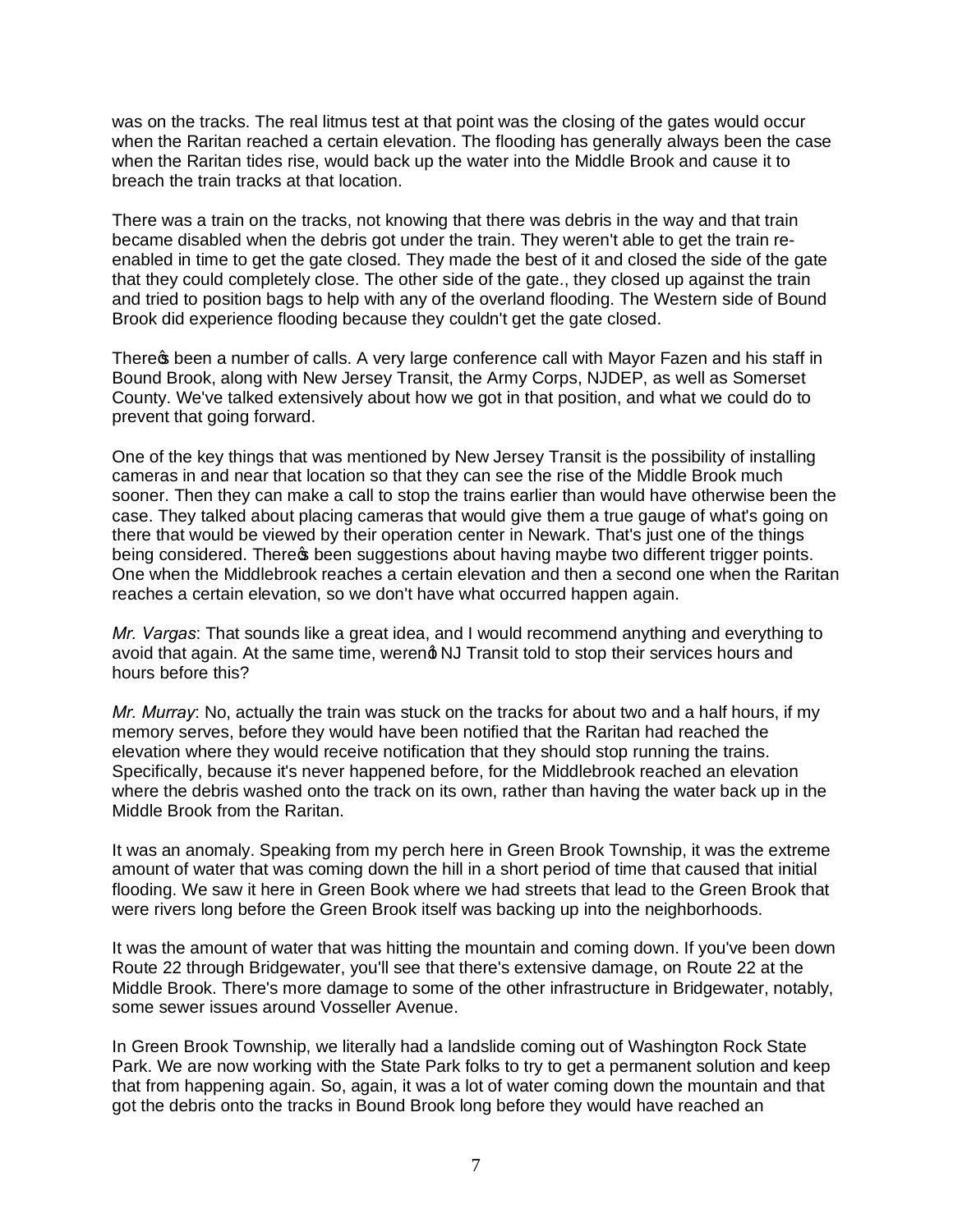elevation, based on the other standard of what the elevation of the Raritan is, to contact them and say stop running the trains.

*Mr. Vargas:* Okay. So, this camera system would help prevent that? Or is this just something else not based on that and the problem is just debris.

*Mr. Murray*: No, that would definitely help prevent that. Just knowing that the train couldn't continue any further, if they had known that they certainly would've stopped running the train earlier than they did.

*Speaker:* It was written in the newspaper that New Jersey Transit did have ample time. Two days before we were told how bad that the storm was going to be and they still have this train running. Excuse me for being upset here, but I've been out of my house since September 2nd. I'm living with my daughter and I'm still paying a mortgage & taxes on a home that I can't even live in at this point. Every time there's a storm, there's always something that's happening and that's why we all got flooded. There are 34 homes that have been flooded in this town. Taxes keep rising. Now you're telling us that the flood walls wond be completed until 2035 to 2040. There are residents that have been living in Middlesex for over 50 years. They've told me that they've gone to numerous town hall meetings, talking about the flooding issues, and nothing was ever, ever done. People do not understand how hard it is to not be in your own home.

*Mr. Murray*: I'd be happy to address that. To say that all this started or became a problem because of one person is not a traditional approach.

*Speaker*: I am not saying it is from one person. I'm just saying that people have to take responsibility and be accountable. NJ Transit was notified that there was a big storm coming and they still allow the trains to ride. It was all over the news for weeks about the storm coming.

Mr. Murray: That's true. I'll give you my take here from Green Brook Township. The Office of Emergency Management called the day before the storm. We were looking at a storm that was estimated to be four or five inches of rain. Then what we actually received was eight to nine inches of rain. So they could have stopped the trains running days ahead, but based on the information that they had, it would have been safe to run the trains down the track.

I'm certainly not defending them for what they did or didn't do. I'm just telling you the reason why the train got stuck. That's what we're left with.

Speaker: What I want to also say is that now because of all the damage that myself and 30 something other people have endured from this tragedy, this hurricane, what happens to our flood insurance policy? Should we be held accountable for that and have to have to pay the higher premiums? Half the people won't be able to live here if they jack up our insurance premiums. And through no fault of our own, we are out of our home and we are stuck with the worry of our insurance company jacking up our premiums through the roof.

*Mr. Murray*: Any flooding that happened anywhere other than the west side of Bound Brook had nothing to do with New Jersey Transit train running and that includes all the flooding that was experienced here in Green Brook Township, Middlesex Borough, Dunellen, where they had foundation walls blowout, and elsewhere. On Route 22 in North Plainfield, the force of the water coming down the mountain, literally moved two Jersey barriers about a foot from where they stood originally bolted into the ground.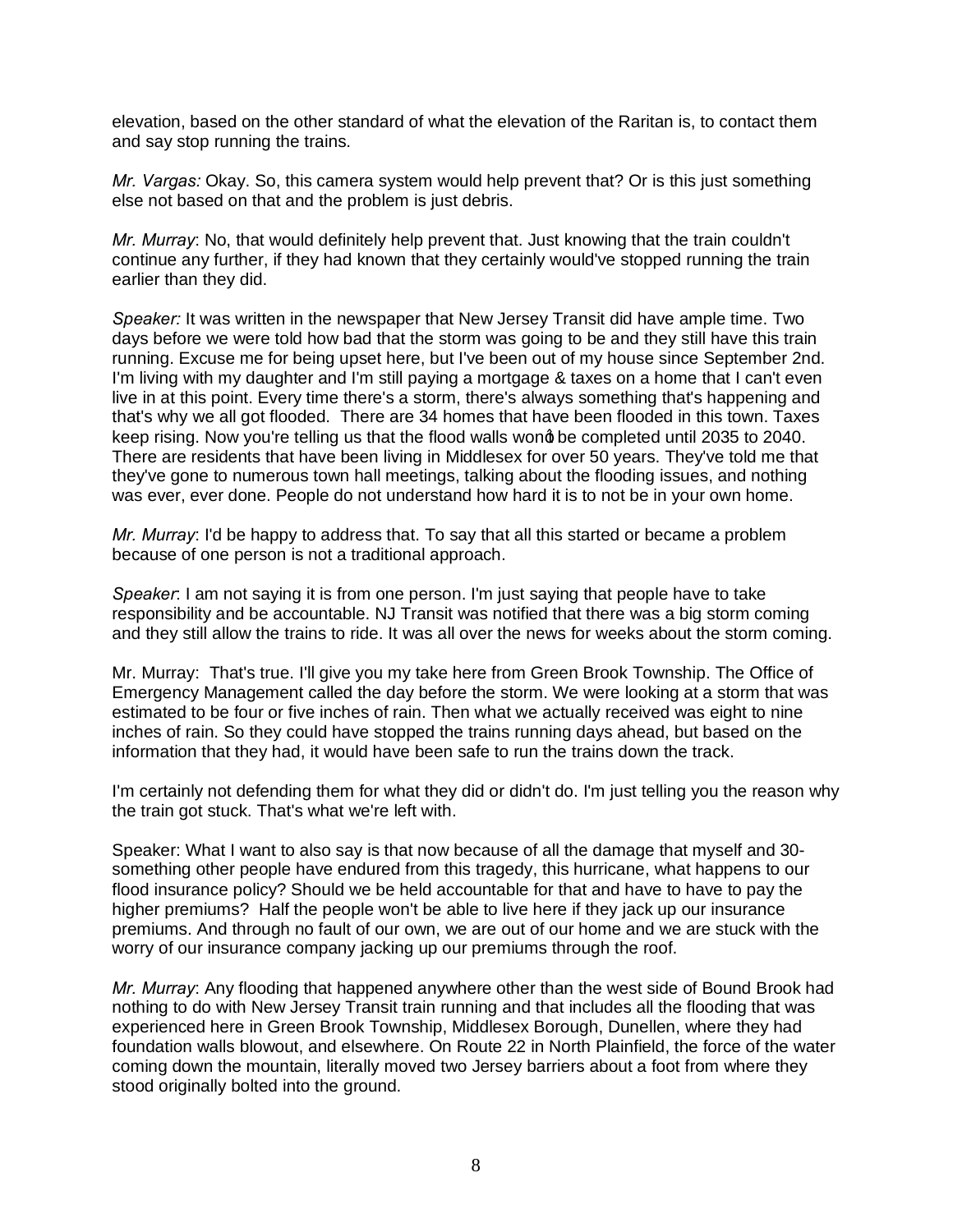The flooding that happened on the Western side of Bound Brook was because of what happened with the train. Flooding that occurred anywhere else had nothing to do with it. As much as we would love to see the whole project, even notwithstanding the money portion, done tomorrow, there is the reality that things need to be done in a proper sequence. They can't just build the entire project at once. 1) It's not manageable. 2) They must sequence portions of the project so that when they start putting a flood wall in one location, they don't create flooding in another location.

It is a matter of funding, and it is a matter of timing. We're grateful that the funding seems to be all in front of us right now, but it's still going to take time for them to get through. They have to develop plans. They have to make sure that the plans are going to work. They have to take those plans and look at the impacts of those plans as it relates to the other portions of the project, and also portions that aren't even in the project area, to make sure it is all being done in the right sequence, so that they don't create problems elsewhere. It's a long time coming, but knowing we are that much closer to the finish line is a great thing.

As a comparison, let's look a little further upstream to Manville. Manville has no project. We have a project here, that is going to provide this flood protection, and for that we're very grateful. There's no project even started in the Borough in Manville. Hundreds of homes that flooded and experienced damage time and time again there, and they are nowhere near a finish line in Manville. We would love for this thing to happen overnight, especially now that the money's there, but it's still going to take a number of years as Alek pointed out. There are so many little steps that must occur in the design. Acquisition of land, whether it be just a temporary easement to go survey on a property or to acquire a portion of the property or entire properties to actually construct the project.

The biggest impediments that we've had in recent years have been the funding portion and then the land acquisition portion. And now in theory we are left with just the land acquisition portion. They've got to ramp up the design. Whether it is all in house or different offices of the Army Corps chipping in or outside contractors to do the design to get the project defined.

Once they know exactly where the flood walls and levees are going to go, they must acquire any real estate license that they need to get onto those properties to design and to build. Then as they keep moving upstream, in the best way that they can, so that they don't affect other properties as they're building it. We can get all the way to the Upper Basin up to Berkeley Heights and out to South Plainfield and all the way to Bound Brook and get this entire triangle complete. It is definitely not going to happen overnight, but having the funding there is going to bring us one step closer to having it complete.

*Mr. Vargas*: Thank you for all the information you have given. It is very informative, and we've learned some things with you.

*Mr. Murray*: I can't even remember all the names of the storms that we've dealt with over the years. I was about six years old when a storm hit, and I recall wading in the Green Brook at Mountain Parkway and Greenbook Road here in Green Brook and my brother was swimming to the other end of Greenbrook Road.

These things take a lot longer than we want them to. It took from 1973 to 1986, to get Congress to say okay. It took until 1997 to actually have a plan in hand and until 1999 to get the shovel in the ground. They've been working at the pace that they can since then.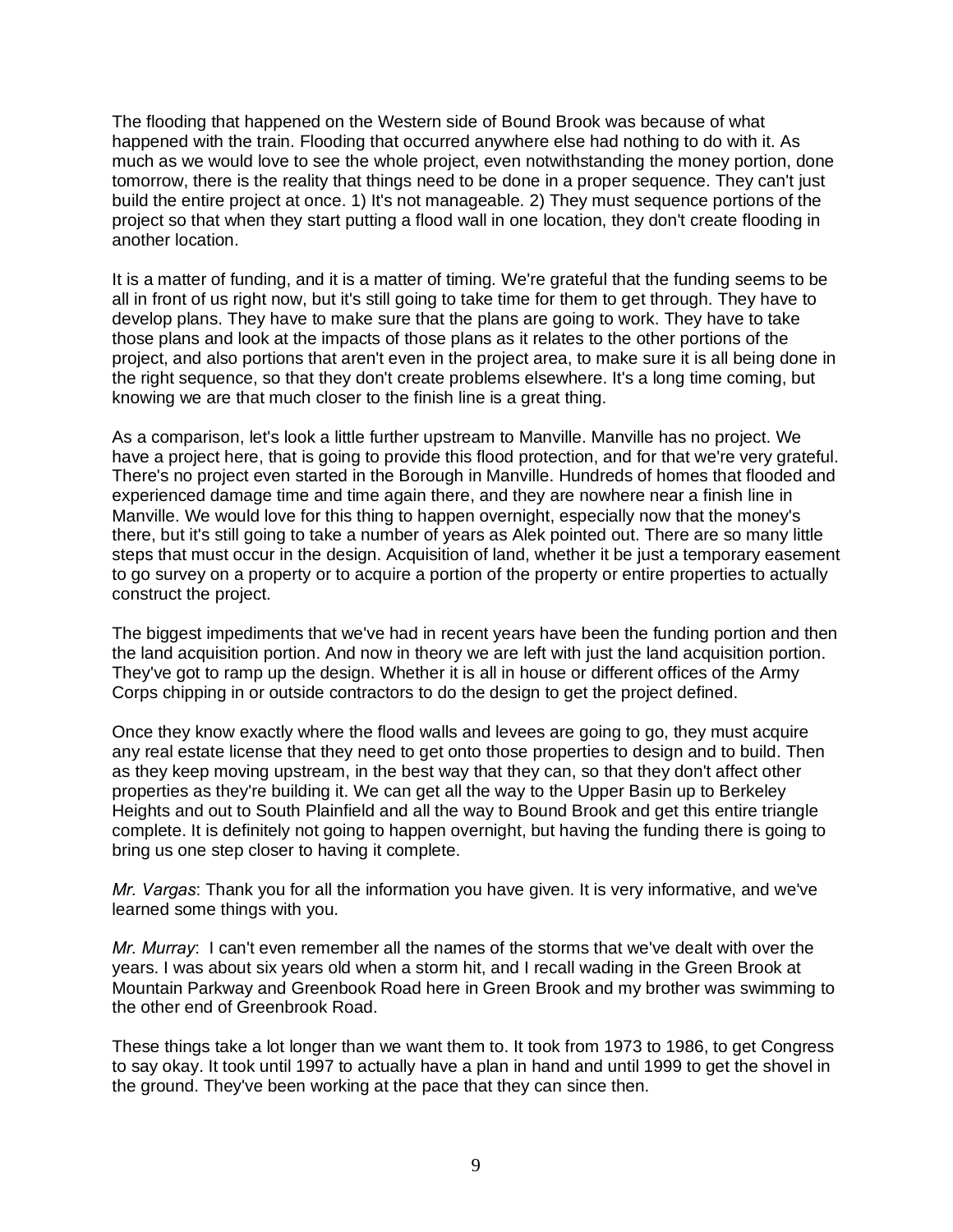We had a storm that was quite devastating. And, as fate would have it, the next meeting after that, was in Scotch Plains. You know, we would love to protect everybody overnight with the project. There was someone at that meeting from Middlesex Borough and said, % heard that, because Bound Brook was built, that's why we flooded.+

Joe Skupien from Somerset County pointed out then, the elevation of the stream in Middlesex Borough near this person's home was at least 14 feet higher than the top of the flood wall in Bound Brook. It wasn't caused by the wall in Bound Brook. There are so many factors, the timing, the tides, where the water's coming from and how it's getting to the stream are all factors that affect the overall picture.

I understand your frustration of being out of your house. Here in Green Brook Township, we purchased five houses over the past six years in flood prone areas. We have another two that we're planning on closing on. And another two that are in the pipeline, using FEMA money to get people out of harm's way. I've been in homes of people that are in your position where they, just frustrated by the process. They just can't do it anymore. To have a very staunch, very private person crying in his kitchen, just saying, I can't do this anymore, buy me out or I need to know that the finish line is here now. What can you do to protect me?

It is a slow process but thank God we're moving forward. We have a plan, and now have funding. As the Corps said, we're going to do everything we can to make the project segments as big as possible so that we can get the project done that much quicker. The funding will definitely expedite the process, but it's still going to take a number of years before we get to that point.

*Mr. Crosby*: We are a lot better off than we were in 1973.

*Mr. Vargas:* The sad thing is, it's taken decades and decades and decades and decades, people are saying they're sick and tired of it. Leaving the towns. People are getting frustrated, depressed, annoyed, disgusted. God forbid, we lost someone in this flood, I don't know if we lost anyone from the seventies.

*Mr. Murray*: During Hurricane Floyd, there were two people that died in Bound Brook because of the flooding and six people died in 1973. We remember those folks by name, at our August Memorial. It is a slow process, but we are moving forward. My heart goes out to people. I worked with a group of nonprofits here in town, and we were cutting sheet rock out of homes and removing insulation after the storm. We were helping people move their white goods out to the curb and things of that nature. We all want this project done as soon as possible.

*Speaker:* Exactly, but it's going to take another 10 to 20 years for this project to finish and in the meantime, people get flooded out of their homes. Their basement will be flooded like mine was. The Township keeps raising the property taxes. My house is worth nothing and they keep raising my taxes. My insurance premiums are going through the roof. Why would I stay there? You know, there's people that are just done with it.

And with FEMA – it is just so much red tape you have to go through. Mentally and physically, what you have to go through. And then FEMA, wants all this paperwork, all this information, even though they've gone to your property, taken pictures, asked you questions. I think they should talk to the insurance companies, and get the information from your insurance companies, as to what they are going to pay, and what they are not going to pay. There's a lot of red tape.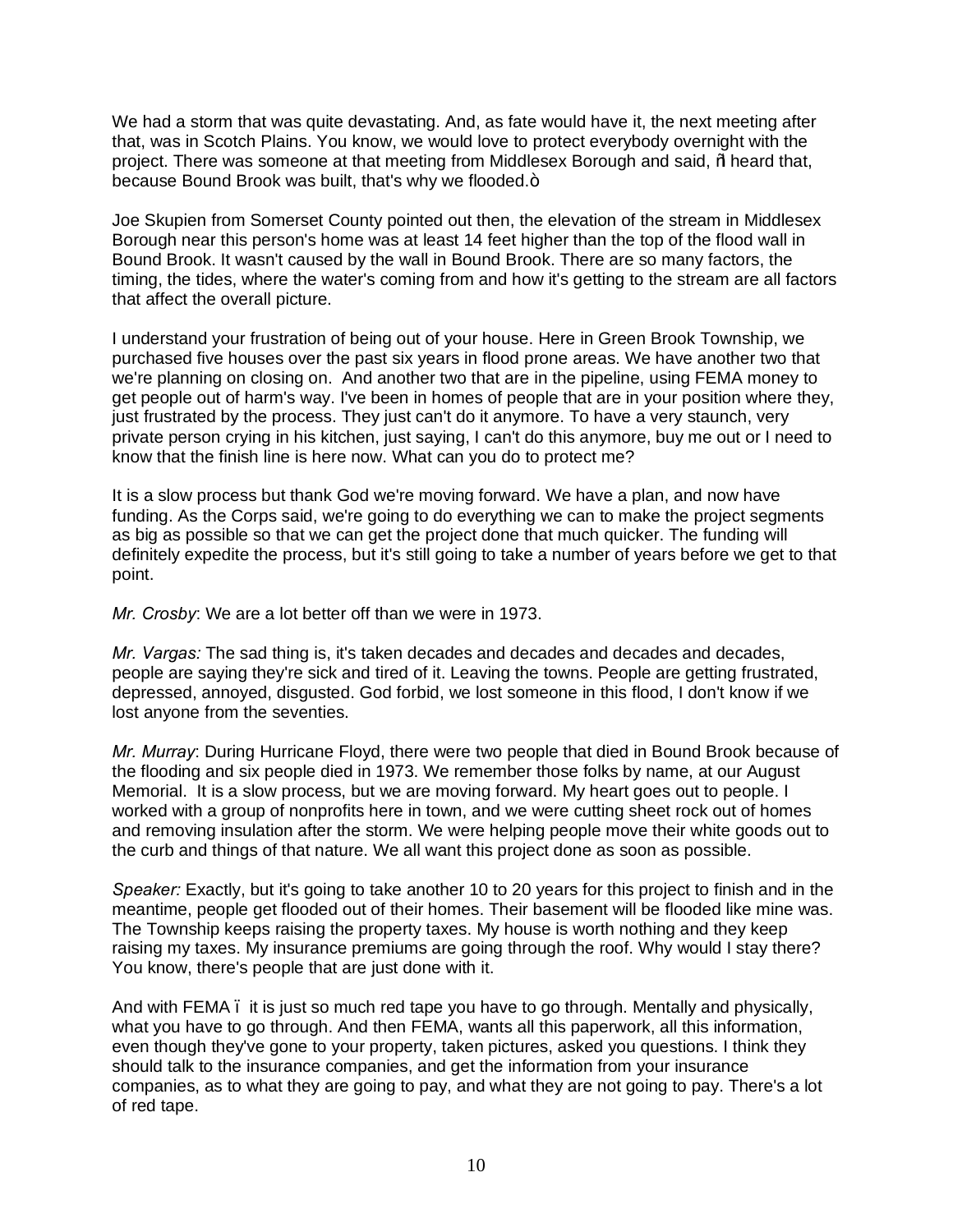*Mr. Murray*: For what it is worth, the program I was talking about is not this recovery that you folks have been dealing with. There are programs through FEMA, you can check with Middlesex Borough, where there's funding available to buy out flood-prone properties. That is what I was specifically talking about. We've done a number of those here in Green Brook.

We closed on one in January of this year, and we are closing on a second one before February is over. Some of these people were in the same situation that you are. They flooded multiple times. The first house that we bought out, the guy standing there crying in his kitchen said to me, I can't do this. I've lived in this house for 10 years and this is the third time Igye flooded.

There are mitigation programs that the Borough can investigate. I know that Somerset County, at the County level, has made an effort to buy out some of these flood-prone properties using FEMA funding. There are opportunities out there. I would encourage you to speak with the Borough to see if there's a way of moving that forward.

Again, it's not a fast process. We had properties in the works since 2018 and we just did demo. We got word that we were awarded with the right to move forward in middle of the pandemic and by the time the folks found other housing and could move out, we closed on it last month. It is not a super quick process, but it may finish and get you out of harm's way a little bit quicker.

*Speaker*: We applied for Blue Acres when Irene hit and they said we don't qualify.

*Mr. Murray*: It is not a Blue Acres Program. It is a flood mitigation program through FEMA. The Blue Acres program is a State program that helps people when homes are substantially damaged. I think that threshold might be better than 50% of the value of the home. If you tried before, you might try again. These mitigation programs are acquisition programs that run through FEMA. There is a need. Depending on the program it could be covered 100% by FEMA, depending on your losses or maybe a 75% rate, but there are mitigation programs out there. I'd encourage you to reach out to the Borough and see if there is any way to get that program started in Middlesex Borough for your benefit.

*Mr. Vargas*: Thank you. We will definitely inquire about that. Thank you. You all have been very informative. I thank all of you for all trying and working hard for us.

*Mr. Murray*: My information is on the Commission website GBFCC,org. If you have questions about the process, feel free to call me or email me. I'd be happy to tell you a little bit more about the program. I'd be happy to reach out to Mayor Madden with you and talk about the program with him and see if we can do more to get you out of harm's way.

*Tom Slowinski, NJDEP*: Try again with the Blue Acres. You are now a repetitive loss. Maybe the first time you applied, they looked the other way, but because you got hit again - try with Blue Acres. They have money available for buyouts.

Off that point, I just want to say, I know the Colonel met with our Commissioner the other day. The big question on the funding and sharing is still up in the air. I know you remember in 2011, when things slowed down, we had that stimulus funding and we got going with Segment B1 at Sebring's Mills. Just hope for the best.

Your Jerseyites in Little Falls, Cedar Grove and Woodland Park, they came across with \$146 million for the Peckman Project. That's a good thing for them, but we got more money than that.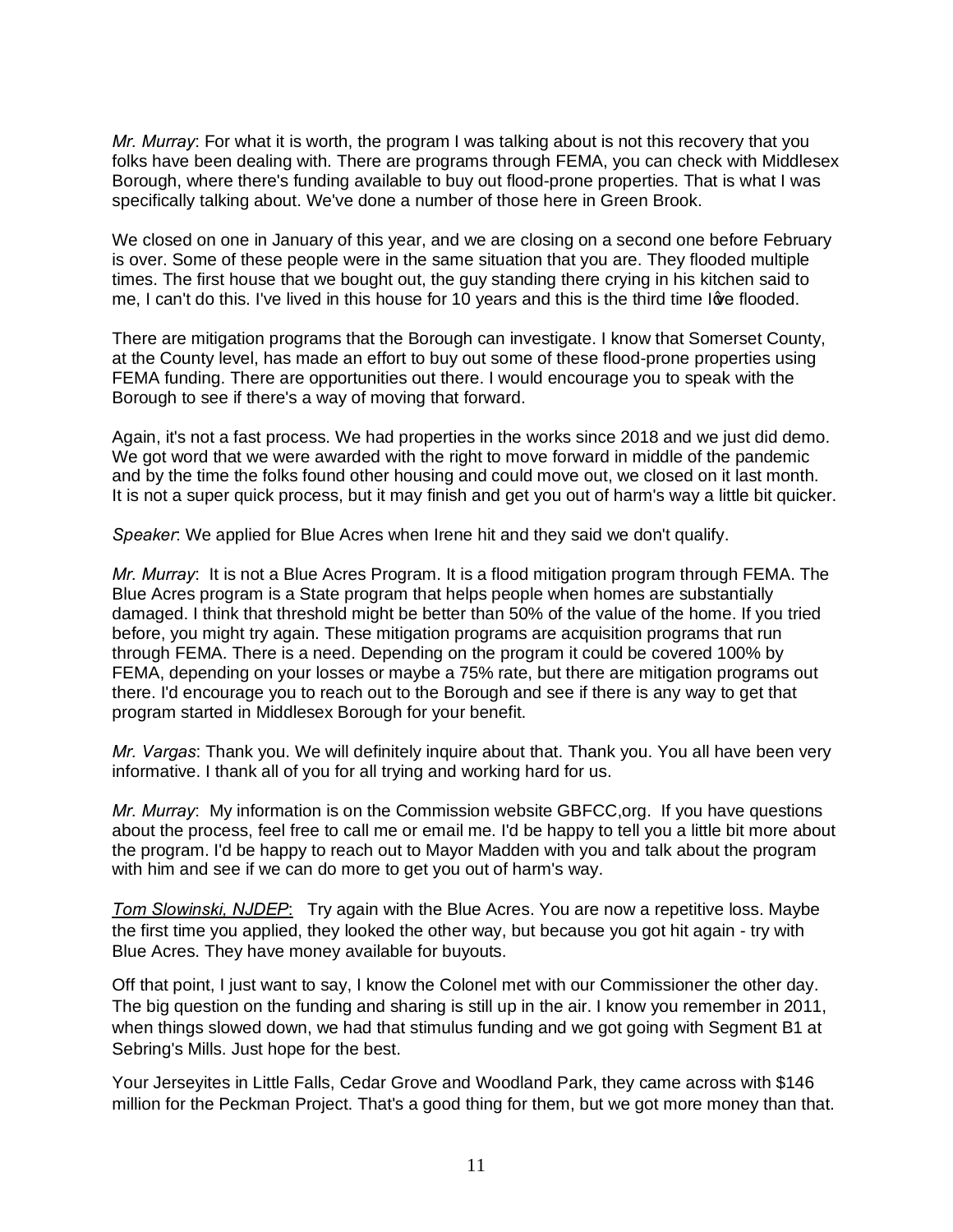Just be reminded that Bound Brook took 16 years to complete, and we still had the issue with that train. Unfortunately, the air lines severed, and the fail-safe system is that the trains stop when the air line breaks.

Our office in conjunction with FEMA and the National Flood Insurance Program just issued out 565 new flood plain ordinances for each town. These towns have to take this seriously. All these adjoining towns, that have tributaries to these creeks, have ordinances that say you can't store materials in a flood plain. You can't do that, and they need to enforce that. That was one of the issues with Middle Brook. Granted Mother Nature ripped a lot of trees out, but a lot of that stuff that came down, was from people's backyard supplies. This has to be taken seriously. To date we have less than two dozen approved ordinances back out of 565. Keep that in mind, all the easements along the floodplain project, need to be maintained. You can't encroach. Thate why we have these easements. They must be protected properties.

That all I want to add on the State's behalf. I'm glad we got Bonnie on tonight. She shopped for that Bill, and we got it. It aggoing to take time. Real estate permits our biggest problem, but just keep the faith and it'll get done.

And to the neighbor that lost, please try again with Blue Acres. Try because you got hit again. They may take a more serious look at it. Let's hope they do.

*Mr. Vargas & Speaker*: Thank you. We will.

Mr. Murray provided his email address and offers his assistance. Also, reiterates that he works in Green Brook Township, and they can just call the main number to get to him.

*Mr. Bassman*: Let us not forget when the stimulus came out, it was Gov. Corzine of first year as the governor, and he was starting to run into money problems. He was choking at the idea of coming up with the matching funds for the stimulus at the time. It took a phone call from Senator Lautenberg to him to say, we're not going to turn back the money. This matching funds is a serious issue with the State level.

*Mr. Murray*: Ted, I would say let's wait and see what guidance we get from Headquarters. If it turns out that we have to come up with the match, and we have to do it timely without an IOU system, then we'll fight that next flight as we've done every other fight.

It might mean going to NJDEP and asking them to borrow money, so that they can make the match, then that's what we'll have to do. Because like you said, we're not turning back good money. We're getting this project done.

*Mr. Peterson:* I just wanted to piggyback off what you were saying earlier. I believe you were referring to the 2007 storm event. We first started receiving construction dollars in 1999 and began building the Bound Brook U-R-T system and it was proceeding at a certain pace. Then we had that event in 2007 and we got the stimulus funds. I believe it was ARRA. American Recover & Reinvestment Act. That enabled the project in Bound Brook to be complete (the U-R-T system). When the train got stuck in the gap, while it did cause significant flooding, the Corps project in place in Bound Brook prevented the Borough from being devastated.

Back in Floyd, there was 13 or 14 feet of water on Bound Brook Main Street. During Ida, when we went out the day after to do a post storm inspection, we had waters right up to the top of the R2 levee. If we didn't have U-R-T in place, Bound Brook would have been completely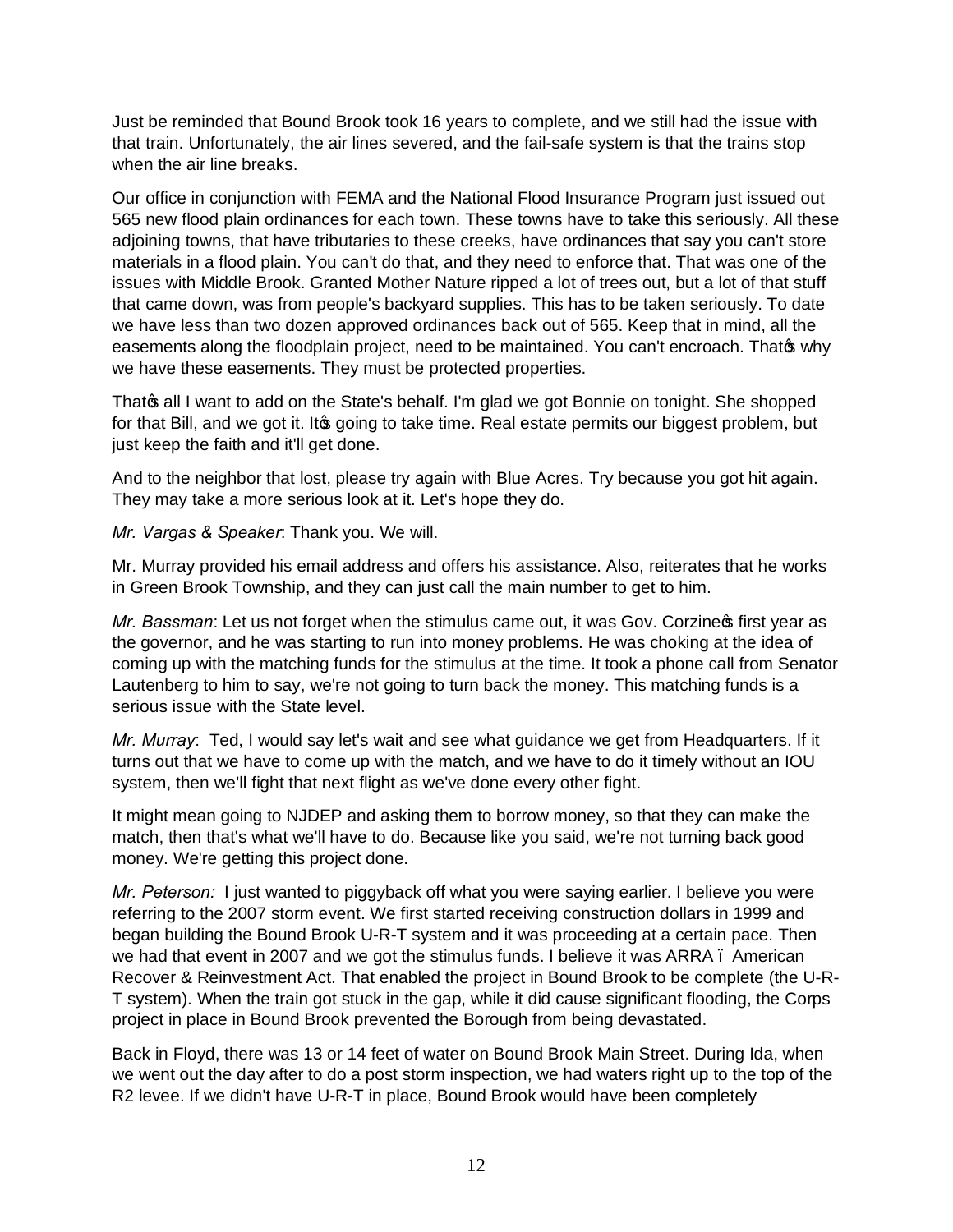devastated like in Floyd when New Jersey Transit trains stop running to the town for eight months. That stimulus package enabled us to complete one system, U-R-T. Now we're in an analogous situation in 2022 and DRSA – Disaster Relief Supplemental Appropriations Act - has provided half a billion dollars, not just to complete one system protecting one borough, but the whole Lower Basin and Stony Brook portions, as well as get started with a GRR for the Upper Basin. Whatever timeline we had out to 2035 or so to finish the project, this now gives us a fortunate opportunity to complete pretty much the whole project.

*Mr. Murray*: I drove Bound Brook after the storm with Mayor Fazen and he was overjoyed. It was unfortunate that there was the train issue and on the Eastern side they had a sewage backup issue. Realizing that the elevation of the Raritan was the same as it was during Floyd, that whole downtown area would have been completely under water to the same height as it was before. Fortunate the project was complete. Unfortunate that there was the train issue.

There are things in design in Middlesex Borough. We are building portions behind Jaeger Lumber. We're doing work on the Cap Lane area. We are moving those portions of the project forward for Segments C and H, near where Lincoln Boulevard meets South Lincoln. We are keeping this moving this forward. We are in design for the area by Middlesex High School. Working almost exclusively right now in Middlesex Borough because that's the facts of the hydrology. We've got to build certain segments before we build other ones.

When we get to the back of the Middlesex High School, there's a need to stop at that point, and work further upstream so that we don't back up water in Dunellen and Green Brook. The project will finish out to the Green Brook near Middlesex High School and then focus will shift up upstream to Green Brook, Dunellen and the edge of Plainfield. Even when the money's there, they still have to do everything in the right order. There's a lot of work going in Middlesex and a lot more work will be going on. We are grateful for the money and we're just going to keep doing what we've been doing for 50 years.

*Mr. Vargas*: Thank you, Mr. Peterson, for that information about the before and after in Bound Brook. It is a big difference, I agree with you on that, because 13 feet did not happen. That's very important.

*Mr. Peterson*: During Ida, I believe, Mayor Madden indicated that water was up almost to the curb edge, but it could have been 13 or 14 feet without the project. It is cold comfort to people who have flooded, especially repetitively, but this influx of cash to complete the Lower Basin and Stony Brook and look at the Upper Basin offers great potential hope. This project could be pre-investigated, designed, and construction contracts issued in a portion of the time than if we were on the same piecemeal funding path of \$30 million federal and \$10 million non-federal.

*Mr. Vargas*: If we got all that funding a lot sooner, we would have been well past all this conversation, that we all understand. Now that we've got this money, we must speed it up so it helps everyone that gets flooded. It is not just my home, but everybody else's too. We're talking about thousands of residents and they're all my neighbors. They could be from another town, but they are my neighbors and my friends.

*Mr. Murray*: We couldn't agree with you more. And that's the fight we've been fighting since 1973. We just have to keep doing the good work of pushing the project forward. If there's a State match that needs to be had, we have to make sure that gets put in place. Then just keep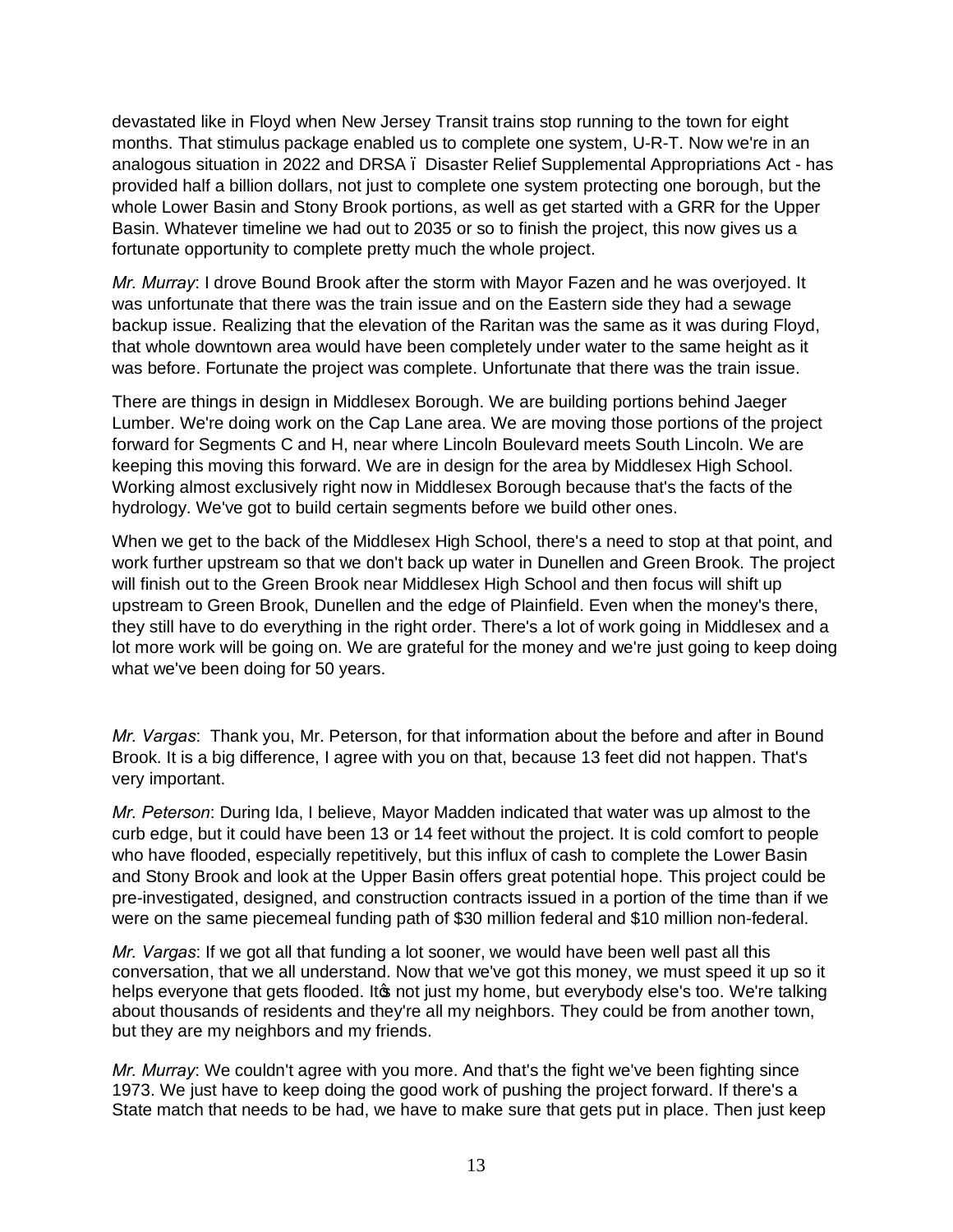moving the project forward until we are done, up to Watchung and Berkeley Heights, and out to Scotch Plains and Plainfield.

Any severe storm can cause damage, we don't even need a global storm like the one that we had when Ida hit. We had a flash storm event a couple of years ago where basically a cloud hit Watchung at the quarry and the amount of rain that came down was tantamount. We talk about a 100-year storm, we suspect that one could have been somewhere in the neighborhood of a 4,000-year storm. Just an incredible amount of water in a short period of time and Park Avenue in Scotch Plains was a stream. It was coming down the mountain, up over the curb, and going through scotch Plains.

We are going to keep doing what we can to move it forward as quick as we can and just not stop until it's all done.

*Mr. Vargas*: Thank you. And keep fighting. We want you to fight, put your boxing gloves on and fight. If we need a cage match, we'll do that too. Whatever is needed, let get it going. I'm all for that.

*Mr. Bassman*: In that storm you just mentioned, I don't think the Green Brook even went into a flood stage.

*Mr. Murray*: It did not.

*Mr. Bassman*: It was all downstream on the Route 22 side of the Watchung.

Mr. Murray: Those freak events will happen. We have got to make sure that we can get the things that we can control. We have to do our best to keep moving forward so that we can get the project done.

We are not the only ones that flood. There's still going to be people in and around the area that are going to flood. This project is designed to help the people that are affected by the flooding along the Green Brook. We'd love to help everybody and have everybody safe; we can only do what is related to this 65-square mile basin. That is the Green Brook sub-basin.

*Speaker*: I would just wish the people up the hill would stop building their million dollar homes up there.

Mr. Murray: There's a part of all of us that wants everybody to stop building and let the ground suck the water up a little bit easier and have trees instead of pavement. Wed do what we can.

I live in the valley too. I'm not quite as close to the stream, but I do live in the valley too. Even during Ida, the street that connects to the street that I live on, there was red shale that washed down from the other side of route 22 so, I know all too well that it does roll downhill.

*Mr. Bassman*: There has been an awful lot of the development in low areas.

*Mr. Murray*: To Tom<sub><sup>s</sub></sub> point, debris that's in the flood plain that washes into the streams and</sub></sup> onto the tracks is a problem. I got about a dozen logs that I can see from my window, that floated from somewhere upstream and deposited themselves probably 30 feet away from the water's edge and the pond in my park back here. They are still there because we just haven't gotten to them.